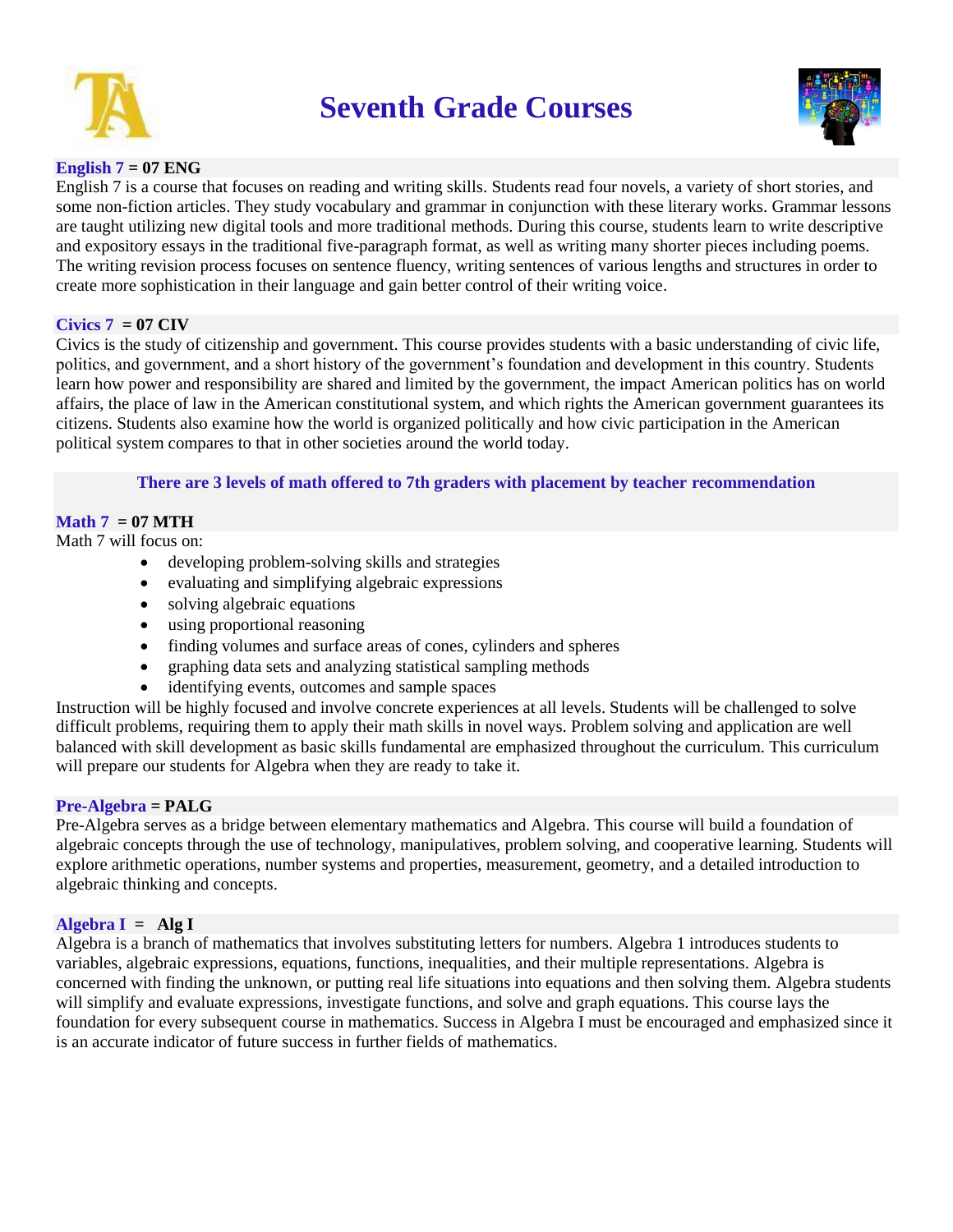#### **Earth Science 7 = 07 SCI**

This course will expose the students to an in-depth study of the major branches of earth science: geology, meteorology, and oceanography. Some astronomy with also be included as time allows (Please see the overview for details.) The instructional time is a blend of lecture, activities, discussion, and demonstrations focused on developing good study and note taking skills in addition to science content acquisition. The course is designed to give students an appreciation of the relevance of earth science in their lives and an understanding of the processes that shape our physical world.

### **World Language Wheel**

Exploratory foreign language classes are offered to 6th and 7th-grade students as part of the World Language Wheel. These are semester-long classes that are meant to give students a glimpse of a structured language-learning experience. Students will choose two classes to complete throughout the year (one each semester), and their experiences in these classes will help them weigh their options as they choose a language to study in high school. Teachers will employ comprehensible input (CI) techniques, which allow for interactive lessons on culture, grammatical concepts, and useful vocabulary.

|            |                | Language choices: Exploratory French Exploratory German Exploratory Linguistics Exploratory Spanish |              |
|------------|----------------|-----------------------------------------------------------------------------------------------------|--------------|
| $=$ EXP FR | $=$ EXP German | $=$ EXP Ling                                                                                        | $=$ EXP SPAN |

#### **Introductory Language option**

Our introductory language program exist to both introduce students to language study and to transition students from classes solely based on comprehensible input (in LS and 6th grade) to a more structured understanding and use of the chosen language. The main goal of the class is to build a strong basis for language study in future years at TA. As such, the class aims to instill productive language study skills, while introducing and employing common vocabulary and basic grammar concepts. Teachers also hope to encourage an understanding of and appreciation for other cultures around the world. With the understanding that ample mistakes will be made during the learning process, emphasis is placed on daily usage of the language as students move towards higher levels of proficiency in reading, writing, listening, and speaking. For this reason, participation is sometimes prized over accuracy. When students complete the introductory level, they will likely have reached at least a novice-mid proficiency level. In order to track proficiency progress, introductory level students participate in writing and speaking benchmark assessments throughout the year.

| Language choices: | <b>Introductory French</b> | <b>Introductory German</b> | <b>Introductory Spanish</b> |
|-------------------|----------------------------|----------------------------|-----------------------------|
|                   | $=$ Intro FR               | $=$ Intro GER              | $=$ Intro SPAN              |

#### **German for Native speakers (7th Gr.) = 07 GER**

This course is congruent with the German High School curriculum (Gymnasium) Grade 7 and is taught to German native speakers. Generally, the course furthers students' ability to think, read, and write (critically) in their native language. Basic literary theory is taught referring to the books and within the social and historical context of each piece. Throughout the year, students learn to compose a step by step summary. The 7th-grade approach towards language is designed to be normative and includes developing personal strategies for correct spelling, punctuation, grammar, and syntax. However, an introduction toward a more descriptive approach is encouraged through critical analysis of the language register. Course materials include three youth novels, as well as a text and workbook. Assessments include written tests, summaries, presentations, and participation.

#### **[French II \(German\)](https://tuscaloosaacademy.rubiconatlas.org/Atlas/Browse/View/Map?CurriculumMapID=260&strkeys=&YearID=2020&) = GRM FR L2**

French 2 is a course offered to German 7th or 8th graders who took and passed French 1 in the 6th or 7th grade. As such, this is a blended course that moves quickly through a review of level-one material before covering new topics. For all students, this class is a continuation of language study.

The major goal in this class is to help students increase their proficiency in listening comprehension, speaking, reading and writing attained in French 1, while also encouraging their cultural awareness. Foreign language acquisition is a cumulative process. Students need to build on past information and knowledge in order to progress. French 2 directly corresponds with and builds on the material learned in French 1. Care is taken to use the target language as much as possible, and students are encouraged to practice their skills daily. By the end of the year, students should be able to communicate effectively using spoken and written French in multiple tenses, to understand moderately complex French texts and conversations, and to have an appreciation for the French-speaking world and its culture. Upon completion of French 2, students will likely have reached at least an intermediate-low or intermediate-mid proficiency level. In order to track proficiency progress, Level 2 students participate in writing and speaking benchmark assessments throughout the year.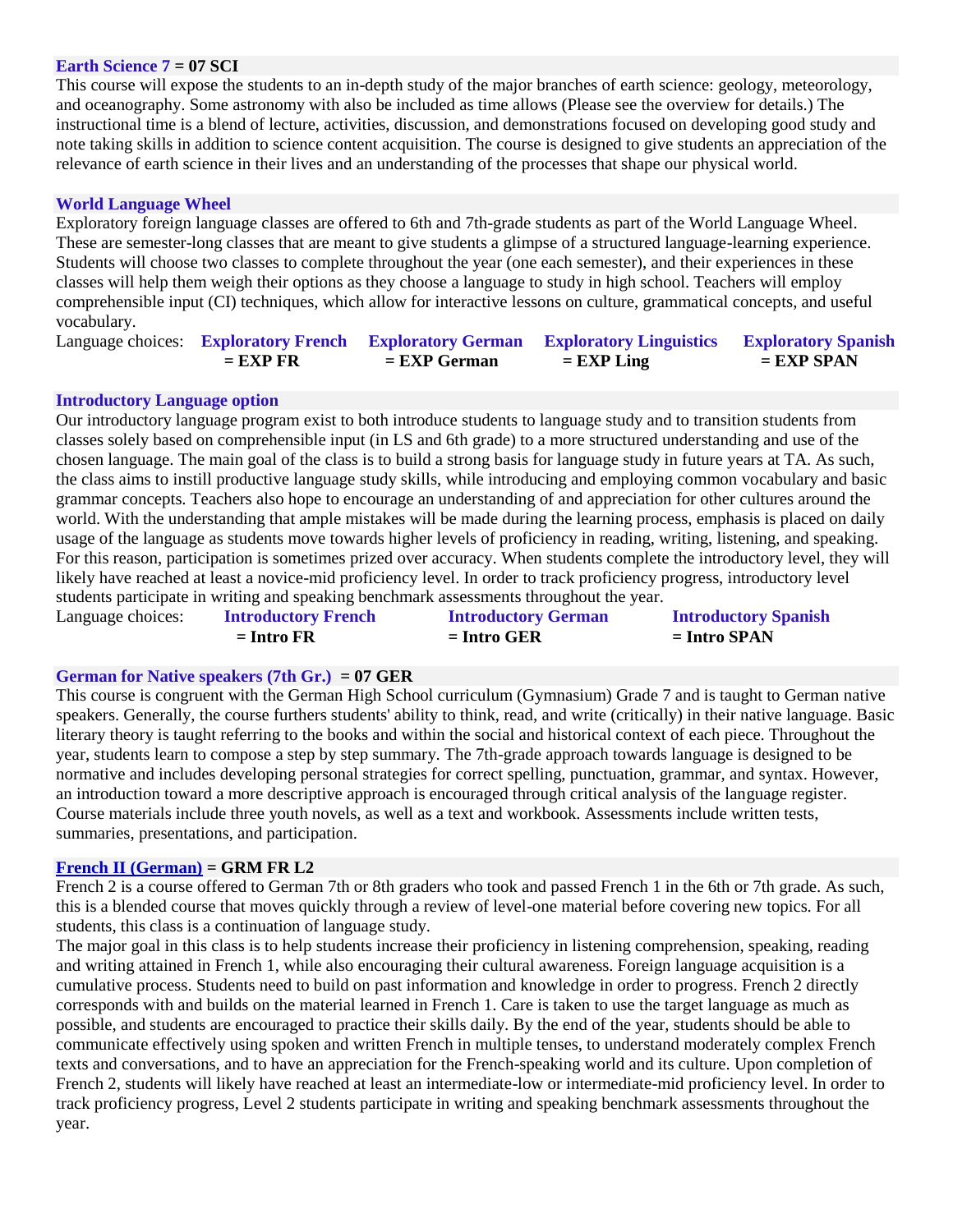#### **Computer 7 = 07 Comp**

This course teaches the basic Microsoft Office products, digital design, coding and typing. When completing Mircosoft Office-driven projects, students utilize research skills and design skills to engage with real life situations, such as balancing a bank account using Excel formulas. Students utilize Code Combat for weekly coding exercises which includes binary, block, HTML, Javascript and Python coding languages. When coding, students learn to problem solve, develop resilience, and think and expand their creativity. Students will also explore app development, web page design/development, 3D printing, virtual and augmented reality where they can explore how different applications work in concert. Digital citizenship is also taught throughout the course to educate students in navigating their digital world.

## **Electives (7th & 8th) grade**

#### **Visual Arts = MS Art**

This course covers a sequential development of different types of art, such as drawing, painting, and sculpture, with an emphasis on realism. An emphasis is placed on more in-depth individual and independent investigations of the art elements, the principles of design, the different types of art, and the process of creation. The students will explore in their artwork a sequential development of the subjects of art. Art Subjects that will be explored and the elements of art, include: Still Life (geometric shapes, straight lines, value), Portrait (curve lines, shapes) Figure Drawing (geometric shapes, value) Landscape (organic shapes, space) Three -dimensional art (three-dimensional forms), Architectural Exterior Perspective/3-D buildings, and independent (students personal subject choice).The student will able to incorporate their vision of real-world details in each artwork. Upon completion, students should be able to communicate a complete knowledge of drawing. The student will learn about: the art elements, the principles of design, descriptive analysis, critiquing process, effective art terminology, the creative process, use of technology in art creation, and the importance of art in relationship to the creative arts.

#### **Cover-to-cover = MS C to C**

This elective class is designed for students who love books and love to read. Cover-to-cover will include a book sharing time and book projects. Additionally, students will help make our library inviting, creative, and a happy place to be. You will help promote a 'love for reading' throughout the school.

#### **Debate = MS Debate**

The Debate Team is an academically challenging opportunity for students to explore current issues while developing presentation and public speaking skills. Students will work on research skills, writing skills and leadership skills. This team provides a co-curricular aspect in which students truly consider factual, logical and moral stances in which they have a voice. The goal of this team is to become confident, well-rounded speakers and possibly compete against other debate teams.

#### **Design Thinking = MS Design**

Students in this elective will explore creative ways to make their world a better place. Principles of design thinking will be utilized to craft hands-on projects for the betterment of the community. Students will examine the needs in our society and explore concepts of upcycling.\*

(\*Upcycling, also known as creative reuse, is the process of transforming by-products, waste materials, useless, or unwanted products into new materials or products of better quality or for better environmental value. Upcycling is the opposite of downcycling, which is the other half of the recycling process. -Wikipedia)

#### **Digital Photography = MS Photo 7/8**

The digital photography elective is designed for students who like playing with photography filters and enjoy crafting narratives. Students will explore the skills of framing a picture, exploring the effect of light, and emphasizing a macro perspective. Additionally, students will study the works of famous photographers, mimicking a wide array of photographic styles. The course will emphasize production and curation of student work. School-wide competitions of all kinds of art will be encouraged, as well as the use of digital tools to enhance our community.

## **Digital Storytelling = MS Story**

Storytelling exists in human cultures throughout time. A powerful story can motivate, entertain, guide, or persuade others. In this elective, students will explore components of compelling narratives, using innovative Web 2.0 tools. Past projects have included green screen use, stop motion animation, cartoon creation and movie reenactments.